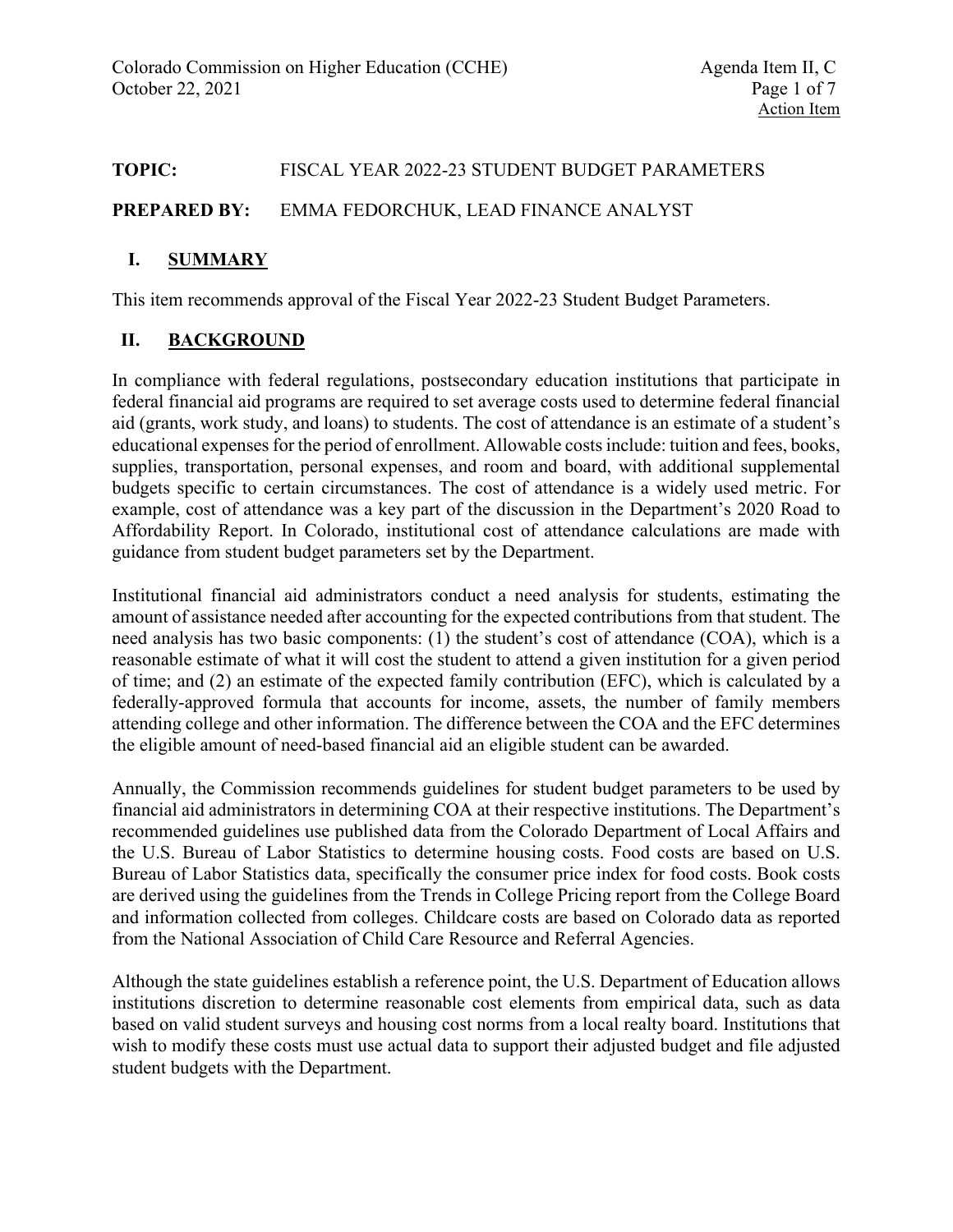# **III. STAFF ANALYSIS**

The Department researches each student budget area annually to ensure that student budgets remain reasonable. The following tables summarize the recommended guidelines for FY 2022-23 with further information provided below.

**Table 1** shows the Student Budget Base for FY 2022-23 for Student Living with Parents, Students Living on Campus, and Students Living off Campus. The student monthly budget base includes monthly costs typically incurred by all students.

|                      | Students Living with | Students Living on | Students Living off |  |
|----------------------|----------------------|--------------------|---------------------|--|
|                      | Parents              | Campus             | Campus              |  |
| Housing              | \$290                | Actual             | \$855               |  |
| Food                 | \$293                | Actual             | \$524               |  |
| Local Transportation | \$185                | \$185              | \$185               |  |
| Personal Expenses    | \$152                | \$169              | \$169               |  |
| <b>Total</b>         | \$920                | \$354              | \$1,733             |  |

## **Table 1: Student Monthly Budget Base for FY 2022-23**

Note: the total for students living on campus does not include housing and food costs.

Totals rounded to the nearest dollar.

**Table 2** lists the guidelines for the annual cost of books and supplies and discretionary costs that apply to certain students:

| Table 2: Supplemental Student Budget Expenses for FY 2022-23 |  |  |  |
|--------------------------------------------------------------|--|--|--|
|                                                              |  |  |  |

|                               | <b>Lower Range</b>               |                                        | <b>Upper</b><br>Range |  |
|-------------------------------|----------------------------------|----------------------------------------|-----------------------|--|
| Book & Supplies (per year)    | No lower limit                   |                                        | $$1,460*$             |  |
| Child Care (per month)        | \$287                            |                                        | \$1,323               |  |
| Non-local Transportation      | Amount determined by Institution |                                        |                       |  |
| Computer Allowance (per year) | \$500                            |                                        | \$1,800               |  |
| Medical (per month)           | \$250                            | Actual cost at campus<br>health center | \$350                 |  |

\*To be determined at institution and may vary by course of study

The recommended FY 2022-23 student budget guidelines are described in more detail below.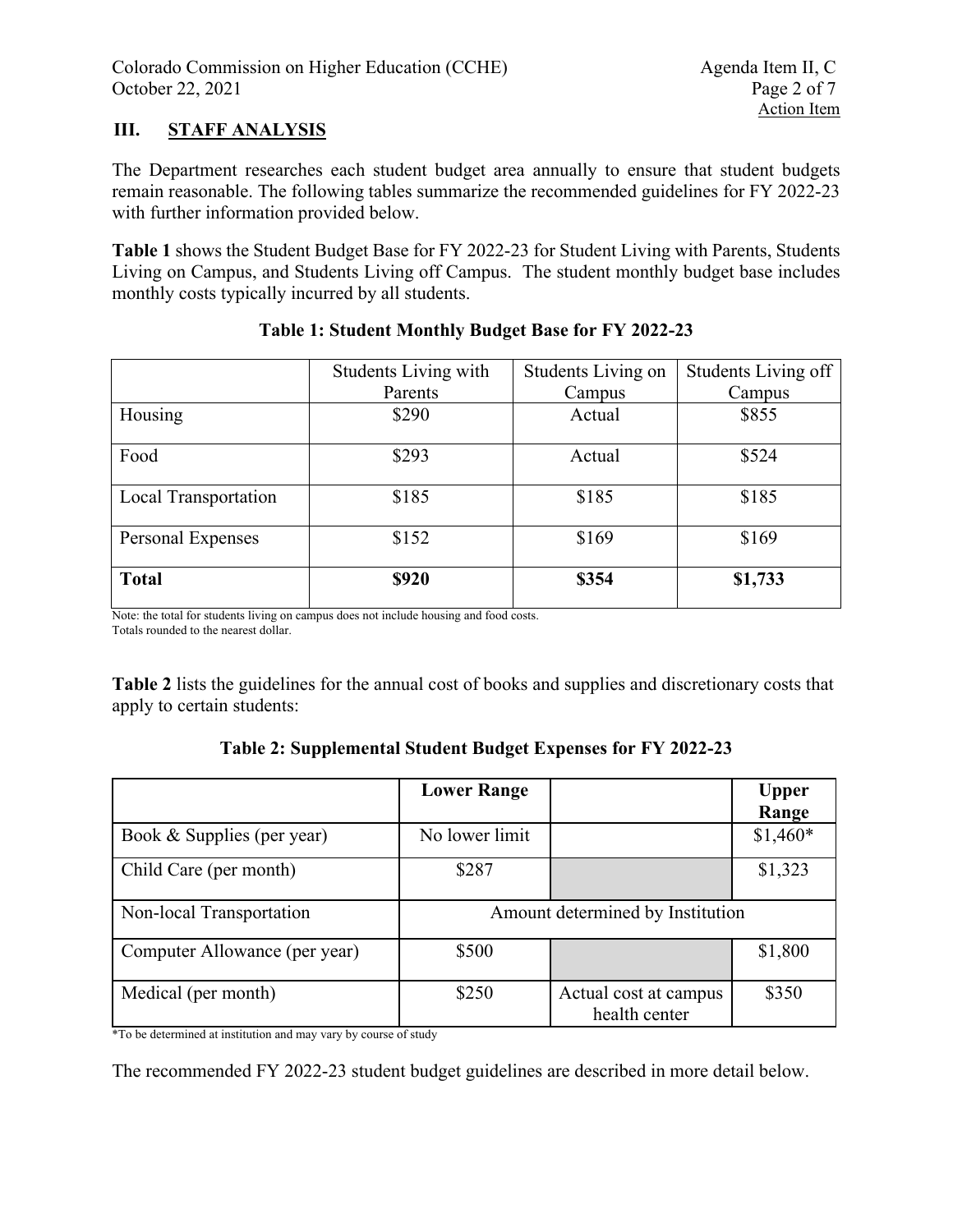# **Housing Costs**

Housing budget guidelines vary for three groups of students.

- *On-Campus:* For students living in residence halls, the housing budget is the actual room expense that the campus charges students.
- *Off-Campus:* The Department's student budget parameters define the housing budget for students living off campus as 50 percent of the average rent and utility costs for a twobedroom apartment. The FY 2021-22 student budget guideline for housing was \$812. According to the second quarter 2020 Apartment and Rental Properties: Vacancy and Rent Surveys, the average rent for a two-bedroom, one-bathroom apartment in the Denver metro area was \$1,413. [1](#page-2-0)

Regionally, outside of metro Denver and Boulder, housing costs remain lower, but continue to grow at varying rates. Utility costs increased slightly per the Consumer Price Index (CPI). The Department's suggested cost was calculated using the household energy index of the Bureau of Labor Statistics, which includes electricity and utility (piped) gas service.

Staff recommends setting the monthly budget at \$855. This amount covers half of the rent for a two-bedroom, one-bathroom apartment (\$707), and increases the amount for utilities from \$90 to \$96 based on a 6.5% increase in the household energy index.<sup>[2](#page-2-1)</sup> In FY 2022-23, staff also recommends adding a monthly budget for internet of \$35. This amount is equal to roughly half of the average monthly internet cost in Colorado per the Broadband Office of the Governor's Office of Information Technology.<sup>[3](#page-2-2)</sup>

Additionally, staff applied a 2.0 percent inflation rate, the three-year average BLS reported inflation rate on rent, to housing costs as a way to anticipate changes between the fall of 2021 and the fall of 2022, when the parameters will take effect. As housing costs are the largest share of the budget, staff seeks to ensure that there is room for fluctuation in prices built into the budgets. Staff used the Bureau of Labor Statistics Denver-Aurora-Lakewood CPI Report for July 2021 and the Second Quarter of 2020 Vacancy and Rent Surveys produced by the Colorado Department of Local Affairs to determine that the average market rate for a two-bedroom apartment in the Denver metropolitan area.

• *With Parents:* For students living with parents, the FY 2021-22 housing budget guideline was \$245. Staff recommends adding a monthly internet budget of \$35 increasing the housing budget for students living at home by inflation (3.5 percent), which would increase the total to \$290.

# **Food Expenses:**

Food budgets vary for three groups of students:

<span id="page-2-1"></span><span id="page-2-0"></span><sup>&</sup>lt;sup>1</sup> [https://drive.google.com/file/d/17Ihqo3XIKQDrNQjyFAN46e3\\_BU0IHWQD/view,](https://drive.google.com/file/d/17Ihqo3XIKQDrNQjyFAN46e3_BU0IHWQD/view) page 39 <sup>2</sup> [https://www.bls.gov/regions/mountain-plains/news-release/consumerpriceindex\\_denver.htm](https://www.bls.gov/regions/mountain-plains/news-release/consumerpriceindex_denver.htm)

<span id="page-2-2"></span><sup>3</sup> <https://broadband.colorado.gov/learning-center/broadband-101/choosing-broadband-service>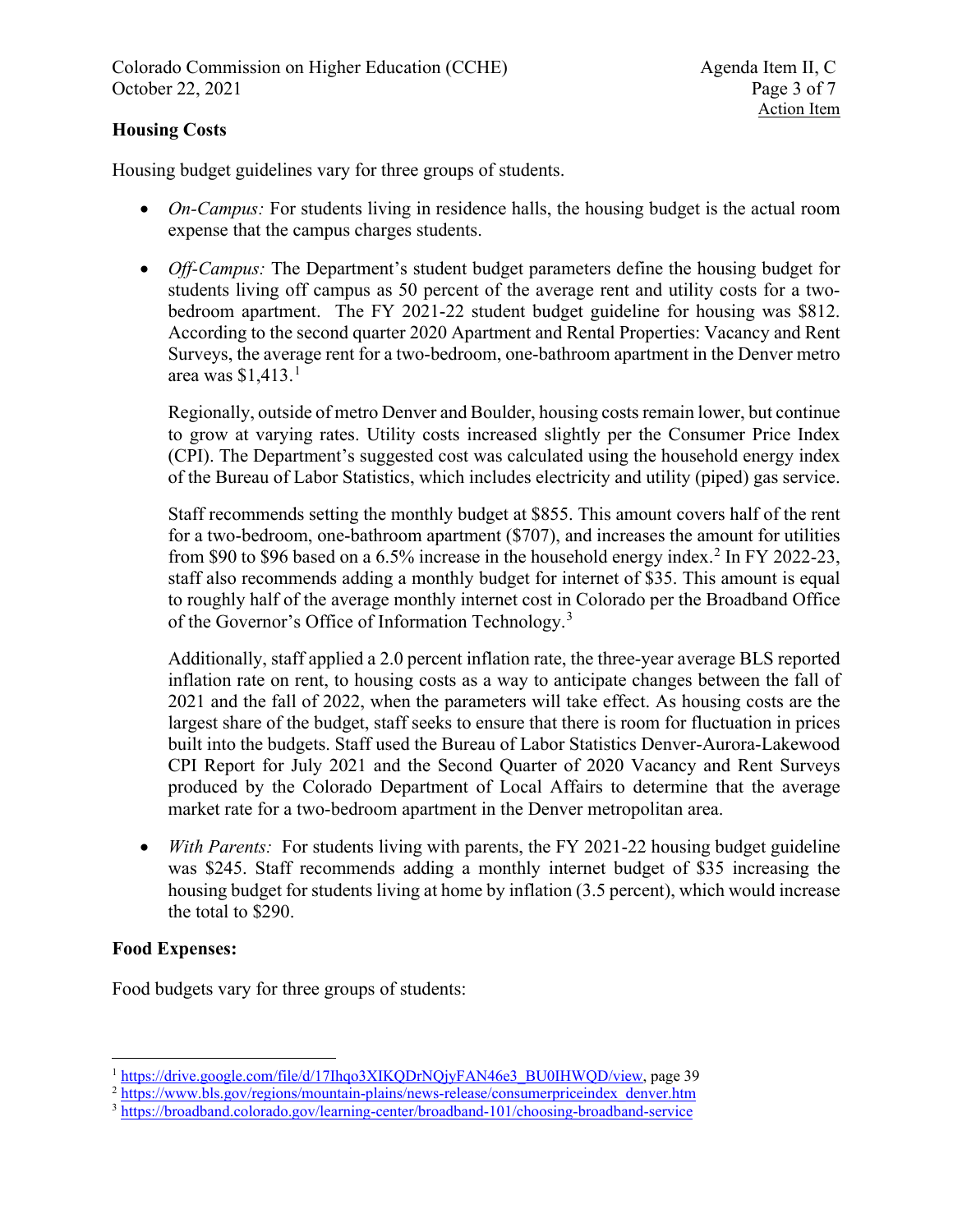Colorado Commission on Higher Education (CCHE) Agenda Item II, C October 22, 2021Page 4 of 7

- *On-Campus:* For students living in residence halls, the food budget guideline is the actual cost of board.
- *Off-Campus:* For students living off campus, the annualized CPI measure from the Bureau of Labor Statistics for food costs away from home increased by 4.0% over the last 12 months. Department staff recommends the FY 2022-23 budget guideline reflect the inflationary increase, bringing the total monthly allowance to \$524 (an increase of \$20).
- *With Parents:* For students who live with their parents, the Department's student budget parameters assume that food is a shared cost across the household. The FY 2021-22 student budget guideline was set at \$289 per month. According to the measure from the Bureau of Labor Statistics, the annualized food costs at home increased by 1.5 percent over the last 12 months. Staff recommends the FY 2022-23 budget guideline reflect the increase, raising the monthly allowance by \$4 for a total of \$293.

# **Local Transportation Expenses Excluding Non-Local Transportation:**

The student budget parameters define local transportation expenses as the cost of using public transportation or sharing the operation of an automobile. For FY 2022-23, the Department recommends holding the monthly local transportation guideline constant at \$185, based largely on the cost of an RTD Monthly Pass plus an additional budget for recreation, or the approximate cost of commuting and parking a car at \$6.00 per day.

#### **Personal Expenses:**

The student budget parameters define personal expenses to include the costs of laundry, dry cleaning, toiletries, clothing, recreation, and recreational transportation. The annualized Consumer Price Index for all items minus food and energy (which are accounted for elsewhere in the parameters) increased by 2.4 percent over the last 12 months. In FY 2021-22, the monthly budget was \$148 for students living at home and \$165 for all other students; staff recommends that the FY 2022-23 budget parameters reflect the 2.4 percent inflationary increase to CPI for all items minus food and energy. As such, the FY 2022-23 monthly budget for students living at home is \$152 and \$169 for all other students. The main difference between the two groups is that students living at home do not typically incur laundry expenses.

#### **Books and Supplies:**

For books and supplies, Department staff recommends the upper budget limit for FY 2022-23 be set at \$1,460, equal to the FY 2021-22 limit. The average amount spent on textbooks nationally varies by sector. According to the 2020 Trends in College Pricing Report, published annually by College Board, the high range of textbook costs is \$1,[4](#page-3-0)60.<sup>4</sup> The book allowance at each institution may vary depending on course of study. The Department will continue to abstain from recommending a minimum amount for books in FY 2021-22. There are more affordable options for textbooks than purchasing all books. Students may choose to rent textbooks, borrow, or utilize open educational resources.

<span id="page-3-0"></span><sup>4</sup> [https://research.collegeboard.org/pdf/trends-college-pricing-student-aid-2020.pdf,](https://research.collegeboard.org/pdf/trends-college-pricing-student-aid-2020.pdf) page 11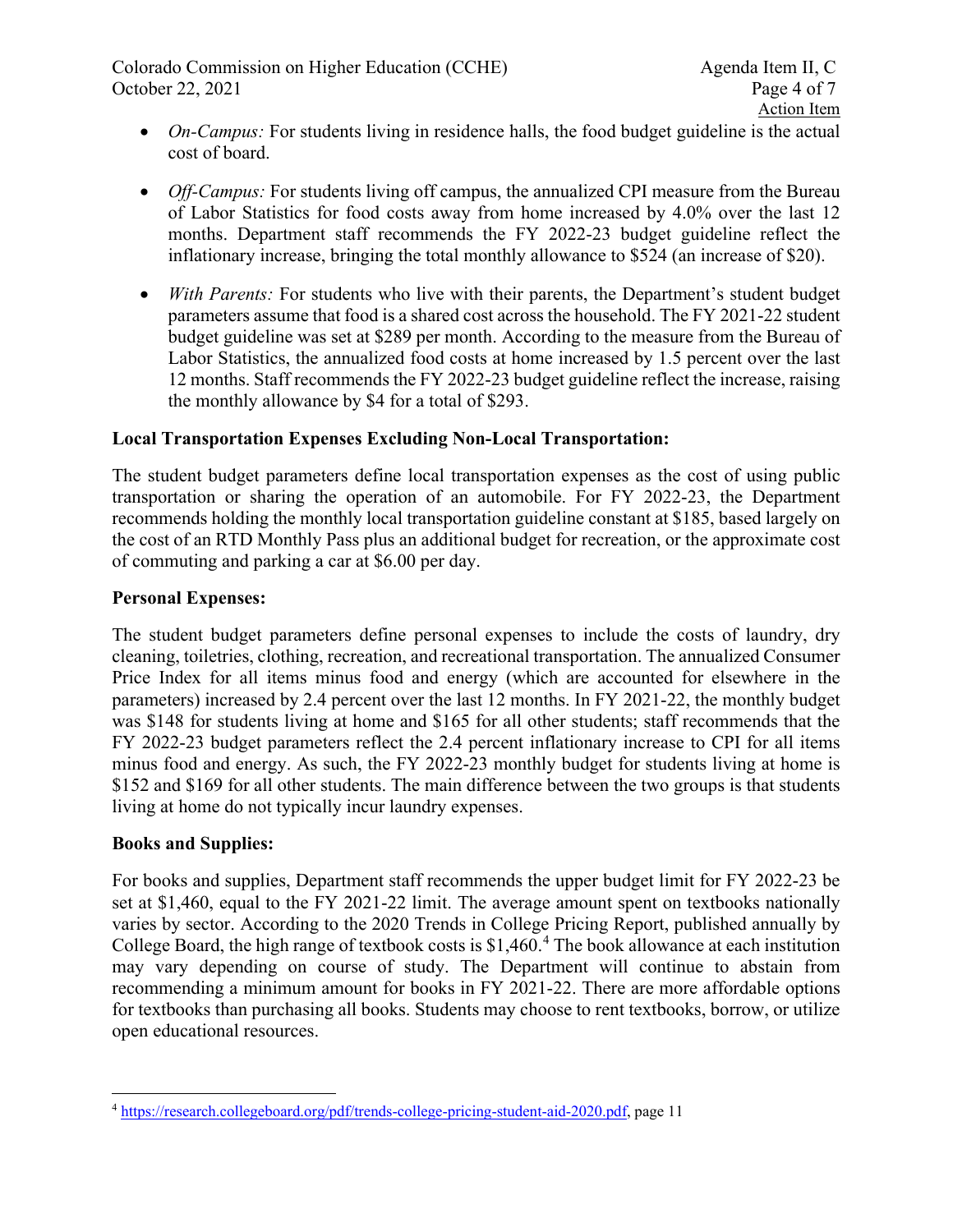# **Childcare:**

Childcare in Colorado continues to be expensive. The cost depends upon location and age of the child. Per the 2020 Colorado Fact Sheet published by Child Care Aware USA, average costs for child care in Colorado ranged from \$3,445 per year for a school-aged child in a before or after school program to \$1[5](#page-4-0),881 per year for an infant.<sup>5</sup> The FY 2022-23 childcare budget guideline is based on the range of the estimated cost of care per child per month, from \$287 up to a maximum of \$1,323 per child. The recommended range is the monthly average cost associated with the cost of care for a school-aged child (the lower cost) and the cost of care for an infant (the higher cost).

## **Medical Expenses:**

For institutions that do not have health insurance or medical care funded through student fees, the Department recommends a maximum health expense guideline of \$350 per month or to use the actual costs at campuses that offer campus-based insurance plans. The minimum health expense guideline is set at \$250. Both limits are established based on a review for individual plans on Colorado's health insurance exchange, Connect for Health Colorado.<sup>[6](#page-4-1)</sup> The lower limit includes low to moderate use plans for a 20-year-old student who does not smoke. The upper limit is based on data for an older, higher-risk population with a higher use plan. The amounts account for some differences in population traits.

#### **Non-local Transportation:**

The Department does not establish this guideline. Institutions may include the cost of plane fare for two round trips home per year for students who live outside a normal travel range.

#### **Computer Allowance:**

The cost of attendance regulations in the Federal Higher Education Amendment of 1998 provide for a reasonable allowance for the documented rental or purchase of a personal computer.

Institutions may include this cost in their student budget for determining eligibility for state financial aid. With the decrease in hardware prices, few students rent computers. For FY 2022- 23, the proposed parameter is price range for computers is \$500 to \$1,800, remaining constant from the previous fiscal year as prices for technology remain constant or decline.

<span id="page-4-0"></span><sup>5</sup> [https://info.childcareaware.org/hubfs/2020%20State%20Fact%20Sheets/Colorado-](https://info.childcareaware.org/hubfs/2020%20State%20Fact%20Sheets/Colorado-2020StateFactSheet.pdf?utm_campaign=Picking%20Up%20The%20Pieces&utm_source=Colorado%20SFS)

[<sup>2020</sup>StateFactSheet.pdf?utm\\_campaign=Picking%20Up%20The%20Pieces&utm\\_source=Colorado%20SFS](https://info.childcareaware.org/hubfs/2020%20State%20Fact%20Sheets/Colorado-2020StateFactSheet.pdf?utm_campaign=Picking%20Up%20The%20Pieces&utm_source=Colorado%20SFS)

<span id="page-4-1"></span><sup>6</sup> <https://planfinder.connectforhealthco.com/home>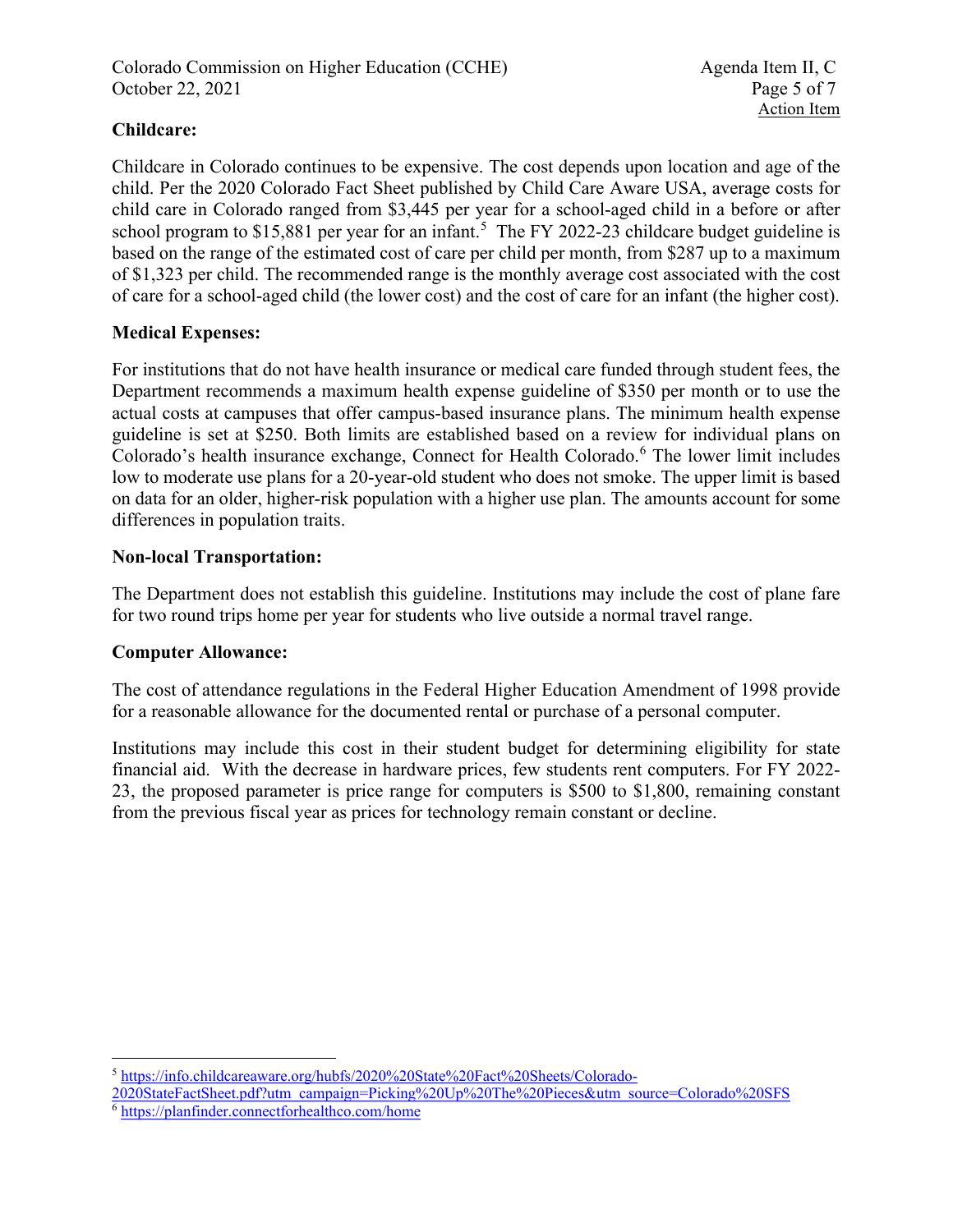#### **Summary of Changes**

|                      | <b>FY 21-22</b>             | FY 22-23 | <b>FY 21-22</b>    | FY 22-23 |                            | <b>FY 21-22</b> |
|----------------------|-----------------------------|----------|--------------------|----------|----------------------------|-----------------|
|                      | <b>Students Living with</b> |          | Students Living on |          | <b>Students Living Off</b> |                 |
|                      |                             | Parents  | Campus             |          | Campus                     |                 |
| Housing              | \$245                       | \$290    | Actual             | Actual   | \$812                      | \$855           |
| Food                 | \$289                       | \$293    | Actual             | Actual   | \$504                      | \$524           |
| Local Transportation | \$185                       | \$185    | \$185              | \$185    | \$185                      | \$185           |
| Personal Expenses    | \$148                       | \$152    | \$165              | \$169    | \$165                      | \$169           |
| <b>Total</b>         | \$867                       | \$920    | \$350              | \$354    | \$1,666                    | \$1,733         |

# **Table 1: Student Monthly Budget Base, Changes from FY 2021-22 to FY 2022-23**

Note: The total for students living on campus does not include housing and food costs.

Totals rounded to nearest dollar.

**Table 2** lists the guidelines for the annual cost of books and supplies and discretionary costs that apply to certain students:

# **Table 2: Supplemental Student Budget Expenses, Changes from FY 2021-22 to 2022-23**

|                           | Lower                            | Lower           |             | <b>Upper</b>    | <b>Upper</b>    |  |
|---------------------------|----------------------------------|-----------------|-------------|-----------------|-----------------|--|
|                           | <b>Range FY</b>                  | <b>Range FY</b> |             | <b>Range FY</b> | <b>Range FY</b> |  |
|                           | $21 - 22$                        | $22 - 23$       |             | $21 - 22$       | $22 - 23$       |  |
| Books & Supplies (per     | No lower                         | No lower        |             | $$1,460*$       | $$1,460*$       |  |
| year                      | limit                            | limit           |             |                 |                 |  |
| Child Care (per month)    | \$440                            |                 |             | \$1,332         | \$1,323         |  |
| Non-local                 |                                  |                 |             |                 |                 |  |
| Transportation            | Amount determined by institution |                 |             |                 |                 |  |
| <b>Computer Allowance</b> | \$500                            |                 |             | \$1,800         | \$1,800         |  |
| (per year)                |                                  |                 |             |                 |                 |  |
| Medical (per month)       |                                  |                 | Actual cost |                 |                 |  |
|                           | \$250                            |                 | at campus   | \$350           | \$350           |  |
|                           |                                  |                 | health      |                 |                 |  |
|                           |                                  |                 | center      |                 |                 |  |

\*To be determined at institution and may vary by course of study.

# **IV. STAFF RECOMMENDATIONS**

**Staff recommends approval of the FY 2022-23 Student Budget Parameters.**